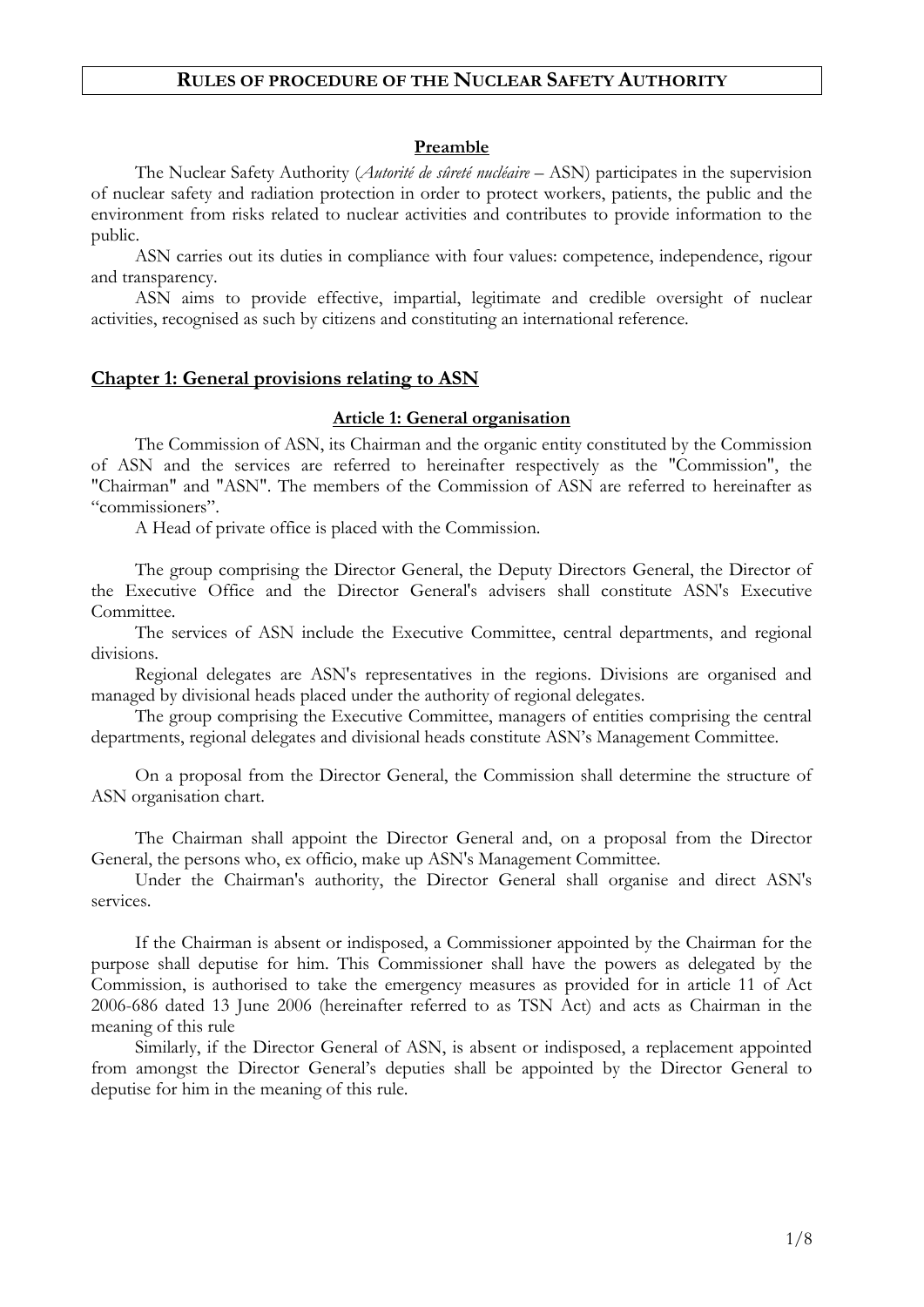## **Article 2: Coordination and Audit**

A multi-year strategic plan from ASN shall set out the strategic themes as determined by the Commission. ASN's strategic plan shall be made public.

It is implemented by the Director General in an annual operational guidance document and by each central department and each division of ASN in an annual action plan approved by the Director General after informing the Commission.

The Director General shall prepare and coordinate a management system designed to maintain and develop the stringency and individual and collective skills of ASN and set out the operating and coordination rules for the services. The Commission shall take part in this preparation.

ASN is a model of good sustainable development.

The Director General shall define a quality system relating to the application of the management arrangements. This system shall comprise provisions for continuous improvement of the operation and efficiency of ASN's action and relies upon documentation that is simple, clear and accessible.

In accordance with the directive of 25 June 2009 establishing the community requirements for the nuclear safety of nuclear installations, every ten years ASN organises at least one periodic selfassessment and is subject to an international examination by its peers. The results of any peer examination are forwarded to ASN counterparts in the Member States and to the European Commission, when they are available.

Periodically the Commission meets ASN's services.

The Executive Committee shall periodically meet ASN's central departments, regional delegates and regional divisions.

#### **Article 3: Human Resources**

Each quarter the Director General shall present the state of ASN's human resources and the related projections to the Commission.

He shall ensure that ASN shall have the individual and collective skills needed to complete its duties.

He shall organise the distribution of the workforce, after informing the Commission.

He shall ensure the development of a good working atmosphere and compliance with health and safety rules.

He shall organise the recruitment and induction of new employees. In compliance with the general rules regarding public service, he shall define the rules relating to annual meetings and shall organise the assessment of the staff by the management. He shall organise the career progress and promotion of ASN staff.

The Commission shall organise ASN's terms and conditions for profit-sharing as applicable to State departments.

A joint technical committee of ASN and a joint consultative commission for ASN contract agents meet at regular intervals. These bodies represent all ASN staff.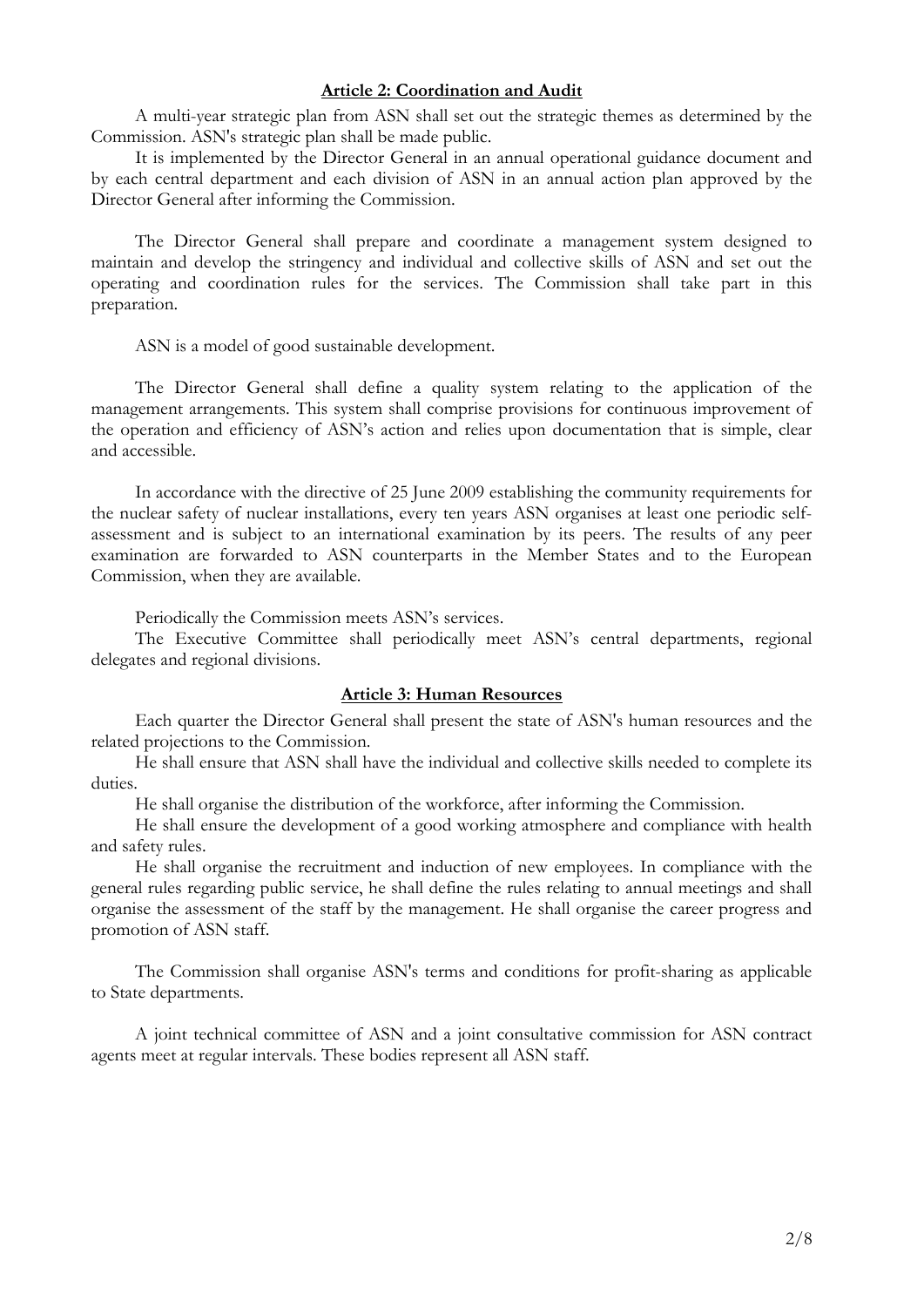#### **Article 4: Management of ASN**

On a proposal by the Director General, the Commission shall adopt a draft budget for the next calendar year, presenting inter alia the necessary credits for ASN to carry out its duties. After adoption, the draft budget shall be put to the Government with a view to its inclusion in the budget bill.

On a proposal by the Director General, and after agreement with the Radiation Protection and Nuclear Safety Institute (IRSN), the Commission shall adopt a projected evaluation of expenditure for the next year corresponding to the technical support assignment performed by the IRSN on ASN's behalf. After adoption, this evaluation shall be forwarded to the Government and the IRSN in connection with the preparation of the budget bill.

Pursuant to the combined provisions of article 43 as amended of the budget bill for 2000 (Act 99-1172 of 30 December 1999) and of article 5 of decree 2007-1557 of 2 November 2007, the Commission, on a proposal by the Director General, shall, on 30 June of each year at the latest, establish the projected amount of income for the next calendar year from the tax on basic nuclear installations and its additional taxes, with a view to its inclusion in the budget bill.

The Commission shall, in the last meeting of the year, establish the list of basic nuclear installations at 31 December.

The Director General shall, at least once every six months, present the state of budget implementation for the year in progress to the Commission.

On proposal by the Director General, the Commission shall set ASN's performance indicators. The Director General shall present the state of these indicators to the Commission every six months.

#### **Article 5: External relations**

The Commission shall define ASN's policy of external relations at national and international level. The Director General shall ensure that it is implemented.

The Director General shall keep up to date a list of agreements concluded by ASN with French or foreign third-party organisations.

#### **Article 6: Skills enhancement**

The Director General shall ensure, in particular by the recruitment policy and by a suitable training plan, that ASN staff have the necessary skills and qualifications for accomplishing ASN's tasks and that they shall continue to develop such skills and qualifications. In particular, he shall thus ensure that ASN shall, in so far as concerns it, comply with the requirements with regard to skills and qualifications as defined in article 7 of the directive of 25 June 2009 establishing the community requirements for the nuclear safety of nuclear installations.

The Director General shall organise standing groups of experts which he shall consult as necessary in order to prepare ASN's decisions.

The agreement between ASN and the IRSN provided for in Article 16 of the Act shall be the subject of annual protocols. It shall be refined as necessary by framework documents setting out working methods between ASN and the IRSN in a given area. ASN shall cooperate with the IRSN so as, with its support, to take relevant decisions within a reasonable time.

ASN may have recourse to other external expertise organisations.

#### **Article 7: ASN documents**

ASN shall adopt opinions, decisions of a regulatory nature, individual decisions and other decisions which are not of a regulatory nature, the latter being equivalent to a commitment by ASN: positions of principle, general policy notes

The Commission shall approve general policy notes relating to the main duties of ASN, in particular the regulation, supervision and management of emergency situations.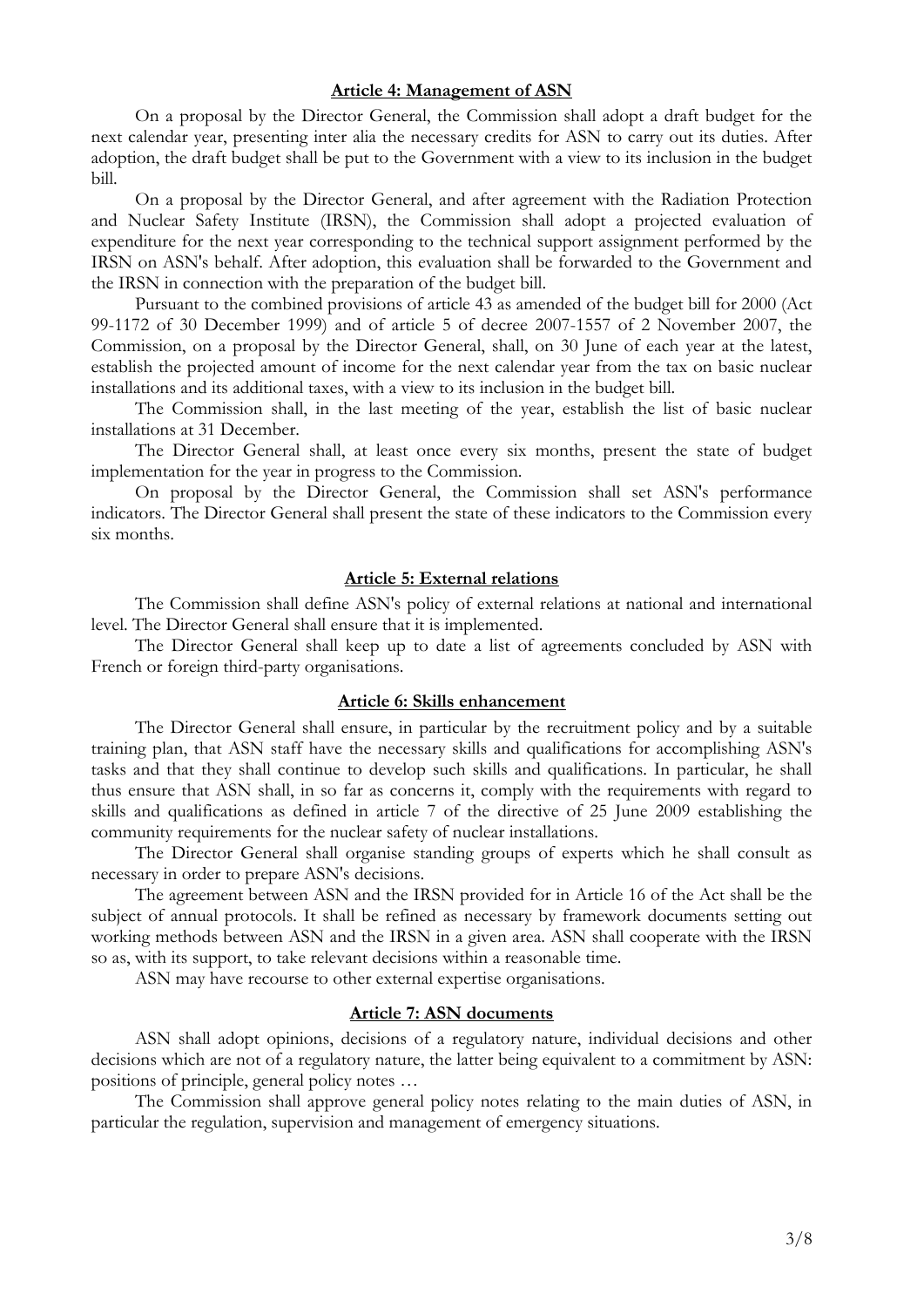#### **Article 8: Regulations**

ASN shall contribute to the preparation of clear, accessible regulations proportionate to the safety and radiation protection issues at stake. It shall ensure that its decisions are taken after consulting all parties and, for the most important decisions, after formalised hearings, including via the Internet. ASN shall prepare and circulate guides to accompany the implementation of regulations and to promote best practice.

The Director General shall periodically inform the Commission of draft texts being prepared by the services and their state of progress.

# **Article 9: Supervision**

The Commission shall define ASN's supervision policy which comprises in particular the application of the authorisation regime.

The Commission shall determine the selection criteria regulating the appointment of the inspectors and agents mentioned below, the duration of their duties and the guarantees of their independence.

The Commission, on a proposal by the Director General, shall appoint:

- 1. the nuclear safety inspectors mentioned at Article 40 of the Act;
- 2. the radiation protection inspectors mentioned at Article L. 1333-17 of the Public Health Code;
- 3. the labour inspectors for power plants pursuant to Article R8111-11 of the Labour Code;

Under the same conditions, the Chairman shall appoint the agents tasked with monitoring compliance with the provisions on the pressurised equipment mentioned at Article 3 of the Act of 28 October 1943 relating to steam pressure devices used on land and gas pressure devices used on land or on board sea-going vessels.

Except in the emergencies mentioned at Article 11 of the TSN Act, the Director General shall present a report to the Commission before it decides to carry out the technical investigation after an incident or accident pursuant to paragraph 5 of Article 4 of the same Act.

# **Article 10: Management of emergencies**

ASN shall ensure that a radiological emergency situations management centre is available at all times.

The Director General shall implement a specific organisation to mobilise ASN agents, based in particular on a penalty system, allowing the stringent and efficient management of radiological emergency situations.

#### **Article 11: Information**

The report on nuclear safety and radiation protection in France drawn up by ASN pursuant to Article 7 of the Act shall be presented to Parliament, the Government, and President of the Republic. It shall be presented to the OPECST and to the media and made public. It shall be posted on ASN website

The Official Bulletin of ASN shall be posted on the authority's website. The Director General shall ensure that it is maintained up to date.

ASN shall ensure that the essential information it provides to the public is accessible in English.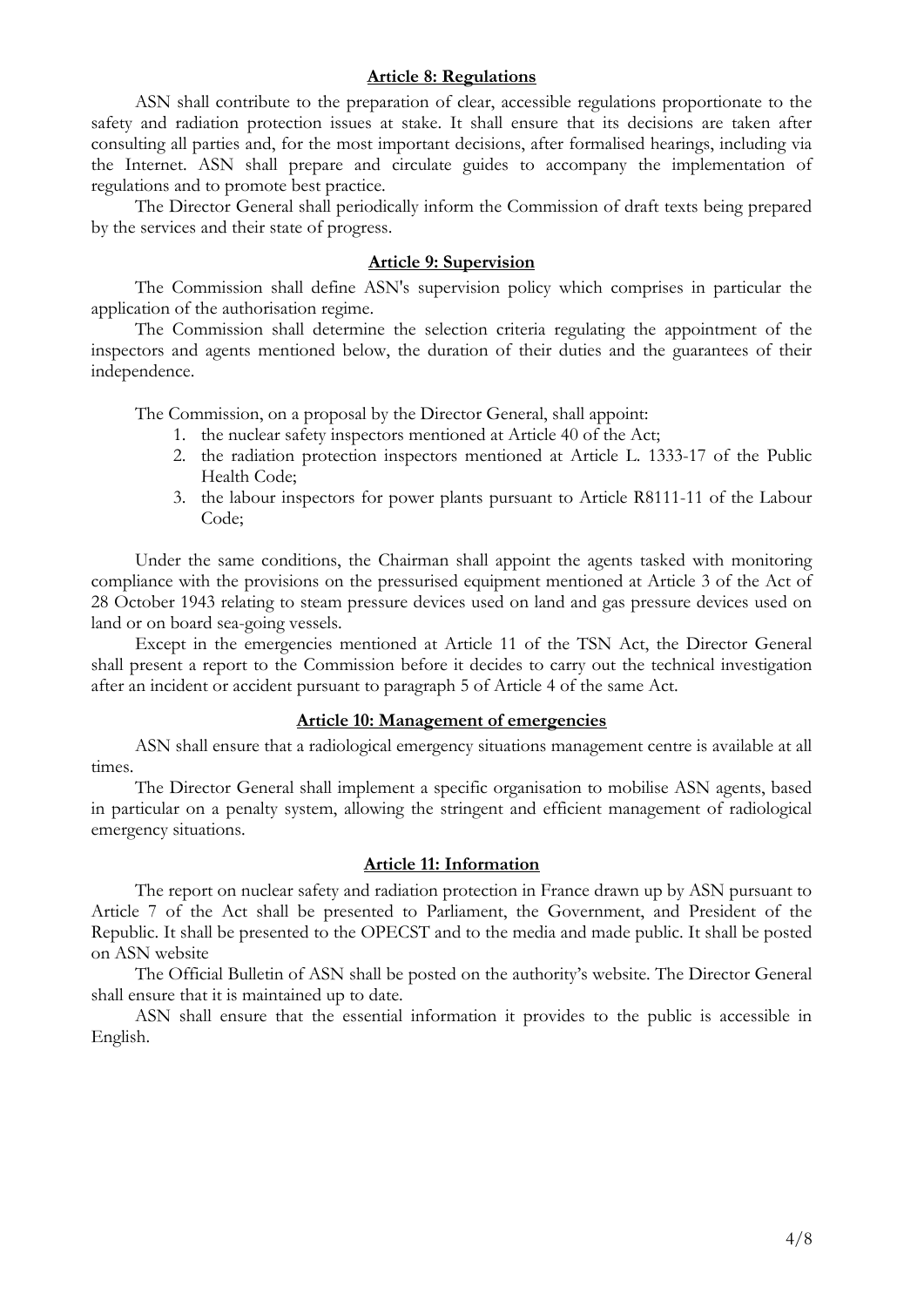# **Chapter 2: The Commission**

# **Article 12: Meetings of the Commission**

#### I. Organisation of the meetings

The Commission holds ordinary meetings and extraordinary meetings. Save as otherwise decided by the Commission, an ordinary meeting shall be organised at least once a week.

The Chairman shall convene and chair the Commission meetings. If he is absent, the Commission may, if necessary, appoint a Chairman for the meeting from among the members present.

### II. Agenda of the meetings

The agenda for meetings of the Commission shall include information provided to the Commission leading to free discussion, and deliberations of the Commission leading to decisions or opinions.

Should it not be possible to complete the agenda at a meeting, the Chairman may decide to carry items over to the next ordinary meeting or to call an extraordinary meeting without notice.

If an item is carried over because further information is required, it shall be included on the agenda for the meeting when this condition is fulfilled.

At each meeting of the Commission, the Head of the Executive Office shall provide the Commissioners with the planned agenda for forthcoming meetings. The Commissioners may then propose the inclusion of any additional item to the Chairman for the meeting.

At the end of each meeting the agenda for the next meeting shall be decided.

The Chairman for the meeting may at any time amend the agenda of the meetings.

#### III. – Meeting papers

Except in the event of an emergency, the Director General shall forward the papers for the meeting to the Commissioners three clear days at the latest before the meeting. The papers shall include the agenda decided at the previous meeting and draft Commission documents.

## $IV. - Quorum and majority$

If a meeting is not quorate, the Chairman for the meeting shall postpone consideration of the agenda to the next ordinary meeting or to an extraordinary meeting he shall call for the purpose.

The Commission shall conduct deliberations based on a majority vote of those present. No commissioner shall be represented.

## $V -$  Conduct of the meeting

In coordination with the Director of the Executive Office of the Director General, the Head of private Office shall act as secretary for Commission meetings.

The Director General or his representative shall be present at the Commission meeting.

The Director General shall organise the participation of the services in the discussions on an item on the agenda.

The Chairman for the meeting may invite any persons whose presence at the discussions seems to him to be useful for an item on the agenda.

## VI. - Hearings

The Commission can hear any persons or any organisations on an important situation or subject.

# VII. - Deliberations of the Commission and minutes of the decisions

The Commission shall conduct deliberations, allowing for exceptions, after a report presented by ASN.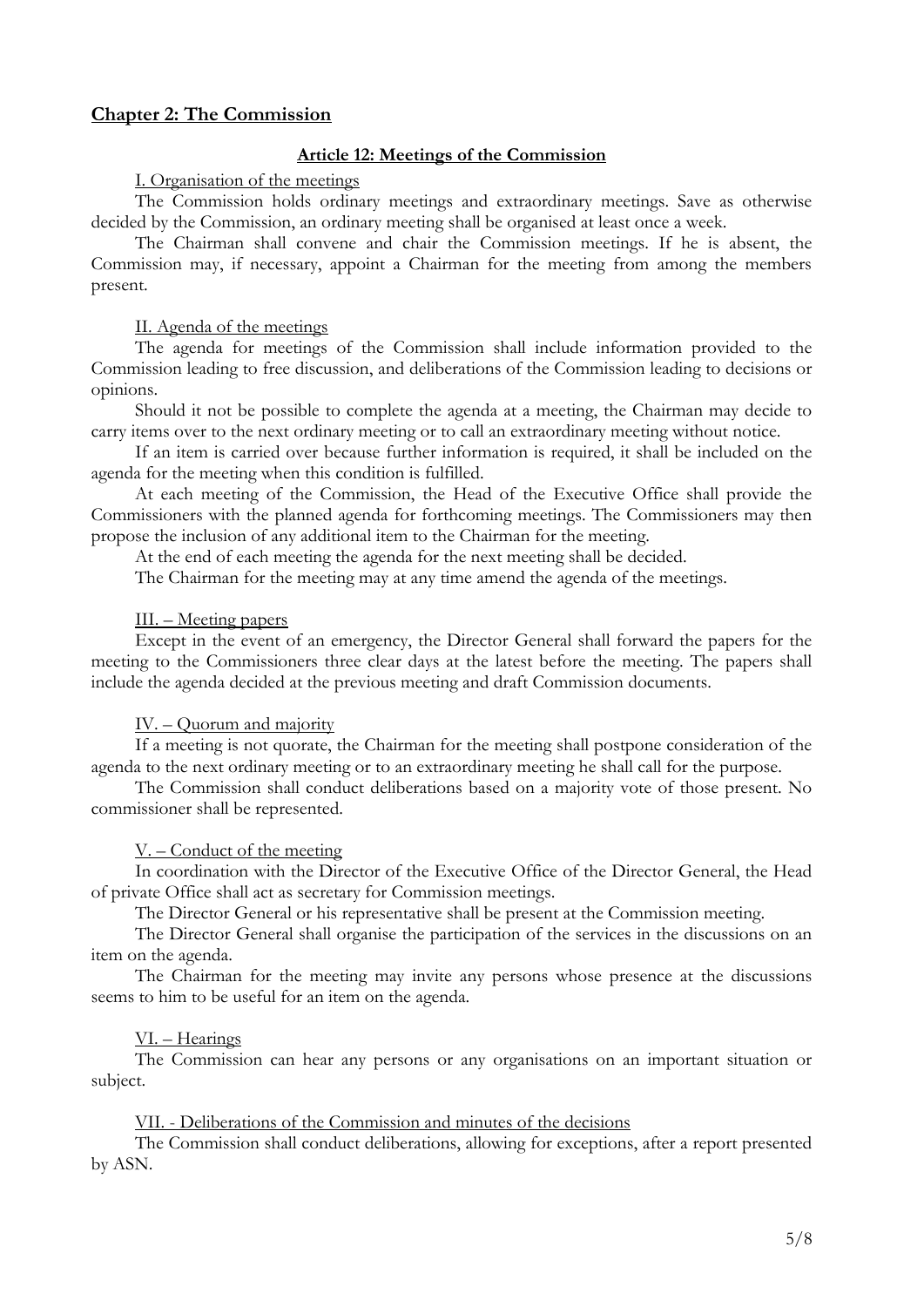The commissioners may decide to deliberate in camera. One of the commissioners shall then act as secretary during the deliberations.

A vote shall be taken whenever a member asks for one.

The decisions and opinions are signed by the members present at the meeting. This is mentioned in the decision or opinion.

The secretary of the meeting shall draw up a draft report. This draft report shall be approved by the Commission, after any amendments which may be required during the next meeting.

The Commission's decisions and opinions mentioned in article 6 of the TSN Act shall be published immediately in the Official Bulletin of ASN, if necessary after their Ministerial confirmation or publication of the text to which an opinion refers.

# **Article 13: Extraordinary meetings of the Commission**

An extraordinary meeting of the Commission shall be called with at least two clear days' notice:

- 1) whenever necessary;
- 2) in the case provided for in IV of article 12 of these rules;
- 3) on a substantiated request from at least two members.

The Commission shall meet without notice

- 1) following measures taken by the Chairman or his/her deputy in the case provided for by Article 11 of the TSN Act.
- 2) in the case provided for in the second paragraph of II of article 12 of these rules.

With the above reserves, extraordinary meetings shall take place in accordance with the provisions of V of article 12 of these rules.

# **Article 14: Missions entrusted to a commissioner**

The Commission may entrust a particular assignment to a Commissioner by a decision stating, where appropriate, the resources made available to the Commissioner by the Director General.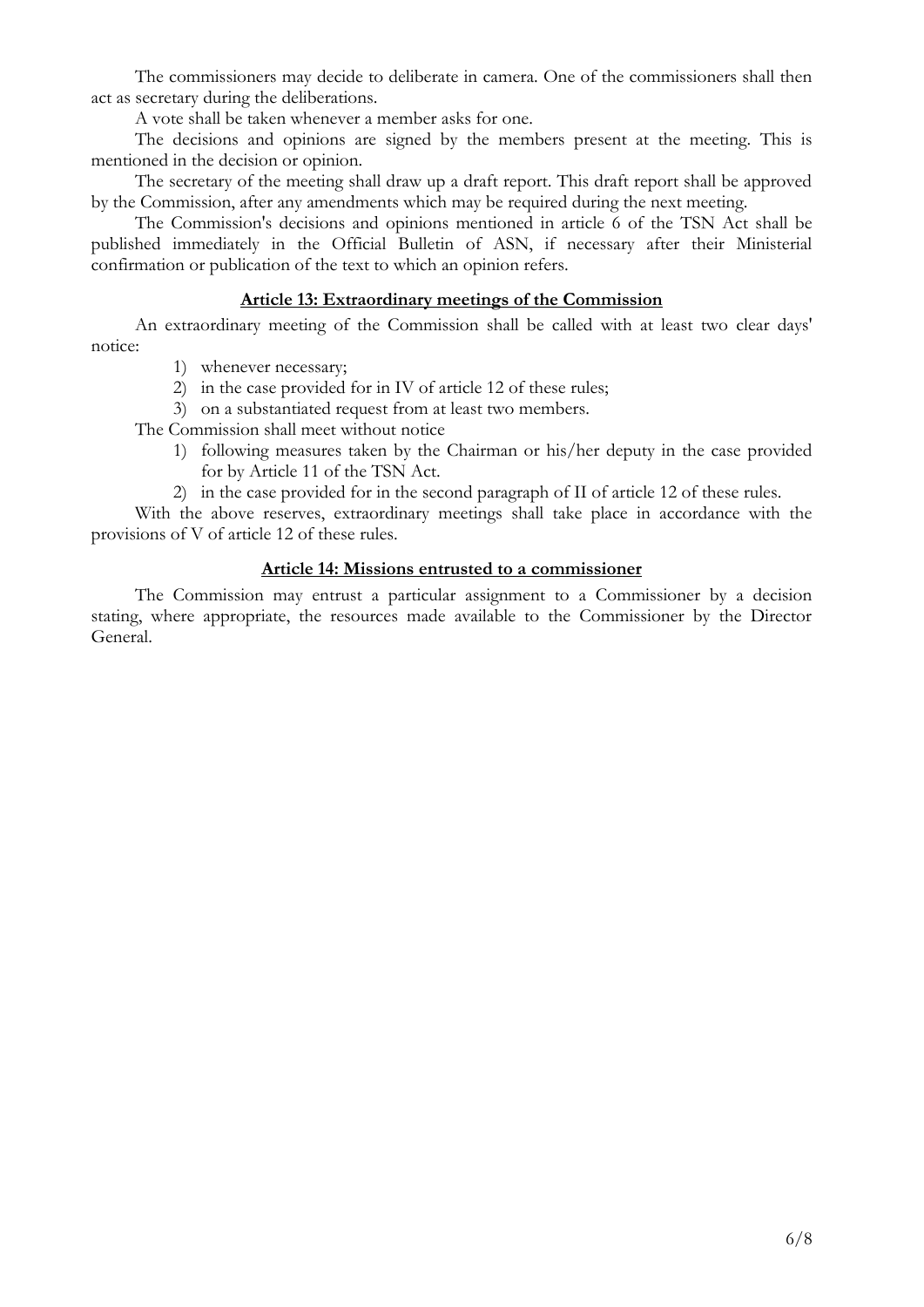# **Article 15: Commissions delegations of powers to the Chairman, delegations of the Chairmans signature to ASN employees**

- I. The Commission, without the option of delegating its powers to the Chairman, shall:
- 1) dispense ASN's opinions to the Government on the draft decrees and orders mentioned at Articles 3.1, 3.2, 3.4(e) and 4.1 of the Act;
- 2) grant the authorisations, impose the prescriptions and take the decisions mentioned respectively at Article 3.6 (b),  $(c)$  and  $(f)$  of the Act;
- 3) take the regulatory decisions mentioned in Article 4.1 of the Act;
- 4) initiate the investigations after an incident or accident mentioned in Article 4.5 of the Act;
- 5) draw up the report on nuclear safety and radiation protection in France mentioned at Article 7 of the Act;
- 6) express the opinions of ASN to the government, competent committees of the National Assembly and of the Senate and to the Parliamentary Office for assessment of scientific and technological options mentioned at Article 8 of the Act;
- 7) take note of the indisposition or resignation of a member of the Commission mentioned at Articles 10 and 13 of the Act;
- 8) draw up its rules of procedure as mentioned at Article 12 of the Act;
- 9) dispense the opinions on public utility easements mentioned at Article 31 of the Act;
- 10) dispense the opinions mentioned at Article L. 1333-14 of the Public Health Code.

II. - The Commission, pursuant to article 12 of the TSN Act, shall define by decisions the powers that it delegates to its Chairman, by specifying for each of them whether it can or cannot be the subject of a delegation of the Chairman's signature to the Director General alone or to the Director General and, in decreasing hierarchical order, to other agents.

## **Article 16: Resignation of members of the Commission**

The Commissioners shall deliberate exclusively amongst themselves when they have to consider a resignation, whether automatic or following a serious failure of compliance. The Commissioner concerned shall put his/her point of view to the Commission. The Commission shall then deliberate without the Commissioner concerned being present.

Any commissioner who resigns must put in a request to the authority that appointed him/her. He/she shall inform the Commission of his/her request.

## **Article 17: Vacancy of the position of Chairman**

In the event of that the position of Chairman becomes vacant, for any reason whatsoever, the Commission shall appoint one of its members tasked with ensuring the continuity of ASN operations until the appointment of a new Chairman.